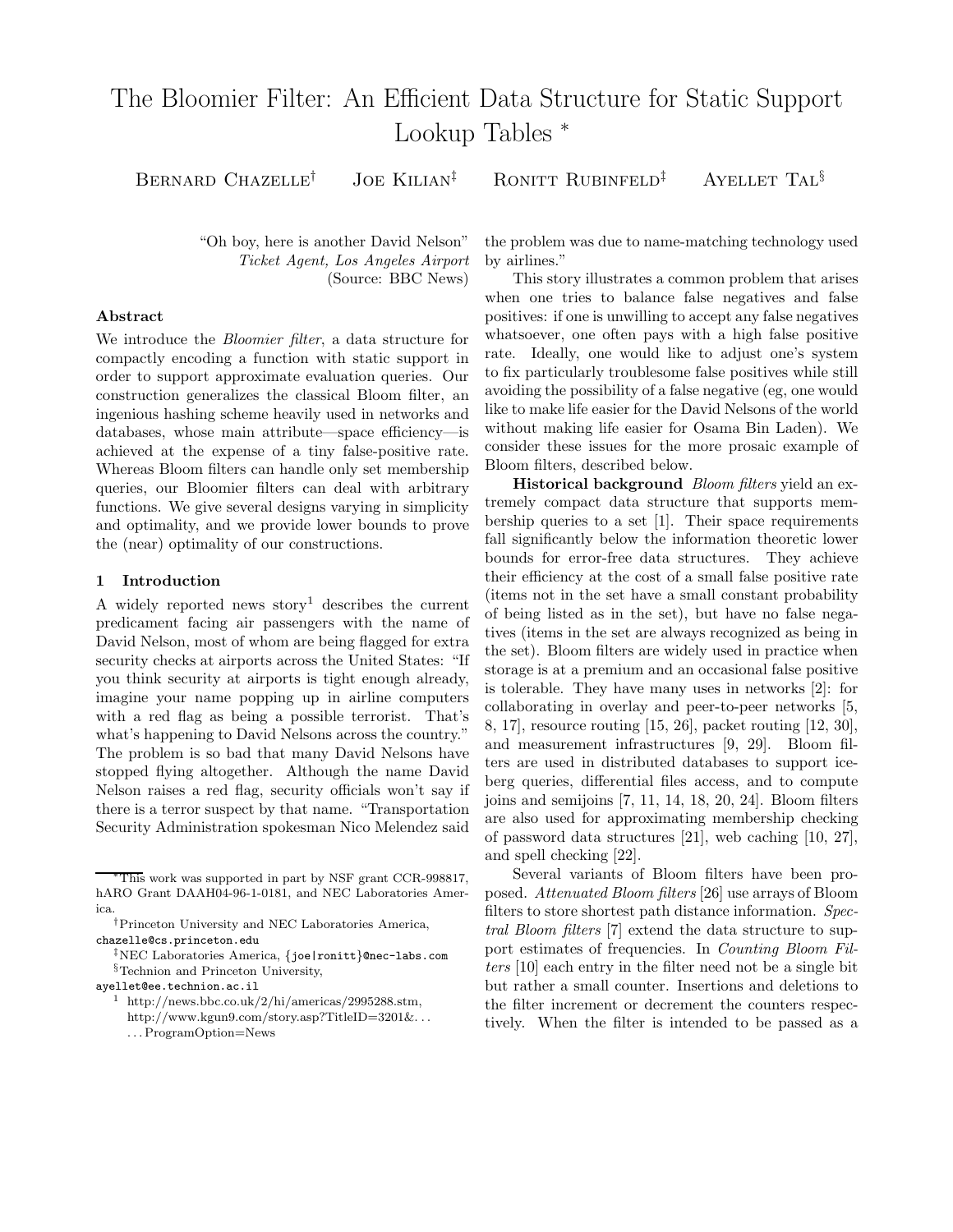message, compressed Bloom filters [23] may be used instead, where parameters can be adjusted to the desired tradeoff between size and false-positive rate.

We note that a standard technique for eliminating a very small number of troublesome false positives is to just keep an exception list. However, this solution does not scale well, both in lookup time and storage, when the list grows large (say comparable to the number of actual positives).

This Work A Bloom filter is a lossy encoding scheme for a set, or equivalently, for the boolean characteristic function of the set. While Bloom filters allow membership queries on a set, we generalize the scheme to a data structure, the Bloomier filter, that can encode arbitrary functions. That is, Bloomier filters allow one to associate values with a subset of the domain elements. The method performs well in any situation where the function is defined only over a small portion of the domain, which is a common occurrence. In our (fanciful) terrorist detection example, suspicious names would map to *suspect* and popular, non-suspicious names (eg, David Nelson) would map to sounds-suspicious-but-really-ok; meanwhile, all but a tiny fraction of the other names would map to ok. This third category is the only source of error. Bloomier filters generalize Bloom filters to functions while maintaining their economical use of storage. In addition, they allow for dynamic updates to the function, provided the support of the function remains unchanged.

Another application of Bloomier filters is to building a meta-database, ie, a directory for the union of a small collection of databases. The Bloomier filter keeps track of which database contains information about each entry, thereby allowing the user to jump directly to the relevant databases and bypass those with no relation to the specified entry. Many such meta-databases already exist on the Web: for example, BibFinder, a Computer Science Bibliography Mediator which integrates both general and specific search engines; Debriefing, a meta search engine that uses results from other search engines, a meta-site for zip codes & postal codes of the world, etc. Bloomier filters can be used to maintain local copies of a directory in any situation in which data or code is maintained in multiple locations.

Our Results Let  $f$  be a function from  $D =$  $\{0, \ldots, N-1\}$  to  $R = \{\perp, 1, \ldots, 2^r - 1\}$ , such that  $f(x) = \perp$  for all x outside some fixed (arbitrary) subset  $S \subseteq D$  of size n. (We use the symbol  $\perp$  either to denote 0, in which case the function has support  $S$ , or to indicate that  $f$  is not defined outside of  $S$ .) Bloomier filters allow one to query  $f$  at any point of  $S$  always correctly and at any point of  $D \setminus S$  almost always correctly; specifically, for a random  $x \in D \setminus S$ , the

output returns  $f(x) = \perp$  with probability arbitrarily close to 1. Bloomier filters shine especially when the size of D dwarfs that of S, ie, when  $N/n$  is very large. The query time is constant and the space requirement is  $O(nr)$ ; this compares favorably with the naive bound of  $O(Nr)$ , the bound of  $O(nr \log N)$  (which is achieved by merely listing the values of all of the elements in the set) and, in the  $0/1$  case, the  $O(n \log \frac{N}{n})$  bound achieved by the perfect hashing method of Brodnik and Munro [3]. (Of course, unlike ours, neither of these methods ever errs.) Bloomier filters are further generalized to handle dynamic updates. One can query and update function values in constant time while keeping the space requirement within  $O(nr)$ , matching the trivial lower bound to within a constant factor. Specifically, for  $x \in S$ , we can change the value of  $f(x)$ , though we cannot change S.

We also prove various lower bounds to show that our results are essentially optimal. First we show that randomization is essential: over large enough domains, linear space is not enough for deterministic Bloomier filters. We also prove that, even in the randomized case, the ability to perform dynamic updates on a changing support (ie, adding/removing x to/from  $S$ ) requires a data structure with superlinear space.

Our Techniques Our first approach to implementing Bloomier filters is to compose an assortment of Bloom filters into a cascading pipeline. This yields a practical solution, which is also theoretically nearoptimal. To optimize the data structure, we change tack and pursue, in the spirit of [4, 6, 19, 28], an algebraic approach based on the expander-like properties of random hash functions.

As with bloom filters, we assume that we can use "ideal" hash functions. We analyze our algorithms in this model; heuristically one can use "practical" hash functions.

#### 2 A Warmup: the Bloom Filter Cascade

We describe a simple, near-optimal design for Bloomier filtering based on a cascading pipeline of Bloom filters. For illustrative purposes, we restrict ourselves to the case  $R = \{\perp, 1, 2\}$ . Let A (resp. B) be the subset of S mapping to 1 (resp. 2). Note that the "obvious" solution which consists of running the search key  $x$ through two Bloom filters, one for A and one for B, does not work: What do we do if both outputs contradict each other? One possible fix is to run the key through a sequence of Bloom filter pairs:  $(\mathcal{F}(A_i), \mathcal{F}(B_i))$ , for  $i = 0, 1, \ldots, \alpha$  and some suitable parameter  $\alpha$ . The first pair corresponds to the assignment  $A_0 = A$  and  $B_0 = B$ . Ideally, no key will pass the test for membership in both A and B, as provided by  $\mathcal{F}(A_0)$  and  $\mathcal{F}(B_0)$ , but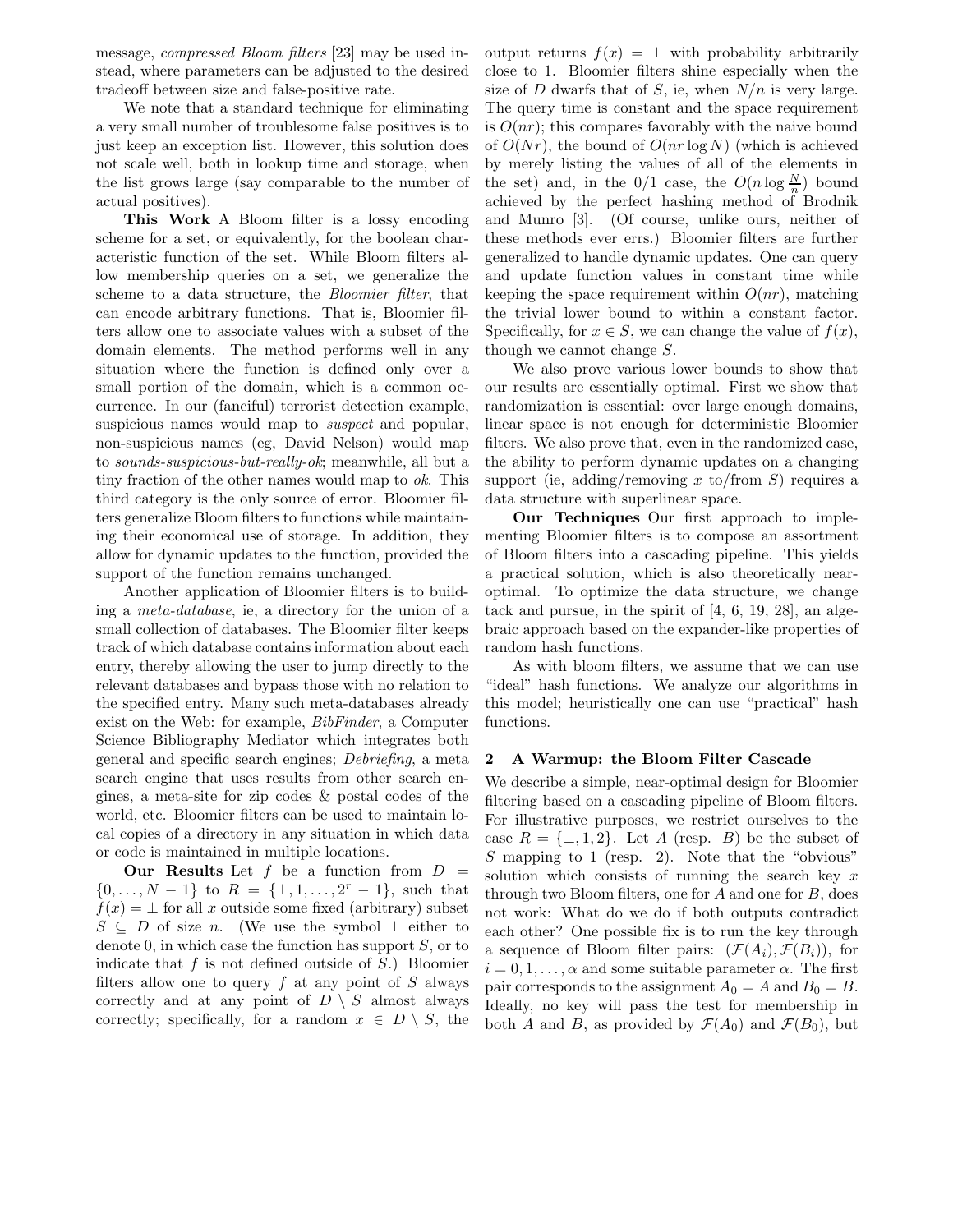we cannot count on it. So, we need a second pair of Bloom filters, and then a third, a fourth, etc. (The idea of multiple Bloom filters appears in a different context in [7].) Generally, we define  $A_i$  to be the set of keys in  $A_{i-1}$  that pass the test in  $\mathcal{F}(B_{i-1})$ ; by symmetry,  $B_i$  is the set of keys in  $B_{i-1}$  that pass the test in  $\mathcal{F}(A_{i-1})$ . In other words,  $A_i = A_{i-1} \cap B_{i-1}^*$  and  $B_i = B_{i-1} \cap A_{i-1}^*$ , where  $A_i^*$  and  $B_i^*$  are the set of false positives for  $\mathcal{F}(A_i)$ and  $\mathcal{F}(B_i)$ , respectively.

Given an arbitrary key  $x \in D$ , we run the test with respect to  $\mathcal{F}(A_0)$  and then  $\mathcal{F}(B_0)$ . If one test fails and the other succeeds, we output 1 or 2 accordingly. If both tests fail, we output  $\bot$ . If both tests succeed, however, we cannot conclude anything. Indeed, we may be faced with two false positives or with a single false positive from either A or B. To resolve these cases, we call the procedure recursively with respect to  $\mathcal{F}(A_1)$  and  $\mathcal{F}(B_1)$ . Note that  $A_1$  (resp.  $B_1$ ) now plays the role of A (resp. B), while the new universe is  $A^* \cap B^*$ . Thus, recursively computed outputs of the form 'in  $A_1$ ', in  $B_1$ ', 'not in  $A_1 \cup B_1$ ' are to be translated by simply removing the subscript 1.

For notational convenience, assume that  $|A|$  =  $|B| = n$ . Let  $n_i$  be the random variable max $\{|A_i|, |B_i|\}.$ All filters use the same number of hash functions, which is a large enough constant  $k$ . The storage allocated for the filters, however, depends on their ranks in the sequence. We provide each of the Bloom filters  $\mathcal{F}(A_i)$ and  $\mathcal{F}(B_i)$  with an array of size  $2^{k^i} kn_i$ . The number  $\alpha$ of Bloom filter pairs is the smallest i such that  $n_i = 0$ . A key in  $A_i$  ends up in  $A_{i+1}$  if it produces a false positive for  $\mathcal{F}(B_i)$ . This happens with probability at most  $(k|B_i|/2^{k^i}kn_i)^k = 2^{-k^{i+1}}$ . This implies that a key in A belongs to  $A_i$  with probability at most  $2^{-(k^{i+1}-k)/(k-1)}$ ; therefore,

$$
\mathbf{E} n_i \le n2^{-(k^{i+1}-k)/(k-1)}
$$
 and  

$$
\mathbf{E} \alpha \le 2 \log \log n / \log k.
$$

The probability that a search key runs through the  $i$ -th filter is less than  $2^{-k^i}$ , so the expected search time is constant. The expected storage used is equal to

$$
\mathbf{E} \sum_{i=0}^{\alpha} 2^{k^i} k n_i = k n \sum_{i=0}^{\alpha} 2^{-(k^i - k)/(k-1)} = O(km).
$$

Note that, if  $N$  is polynomial in  $n$ , we can stop the recursion when  $n_i$  is about  $n/\log n$  and then use perfect hashing [3, 13]. This requires constant time and  $O(n)$  bits of extra storage. To summarize, with high probability a random set of hash functions provides a Bloomier filter with the following characteristics: (i) the storage is  $O(kn)$  bits; (ii) at most a fraction  $O(2^{-k})$ of  $D$  produces false positives; and (iii) the search time

is  $O(\log \log n)$  in the worst case and constant when averaged over all of D.

#### 3 An Optimal Bloomier Filter

Given a domain  $D = \{0, \ldots, N-1\}$ , a range  $R =$  $\{\perp, 1, \ldots, |R| - 1\}$ , a subset  $S = \{t_1, \ldots, t_n\}$  of D, we consider the problem of encoding a function  $f: D \mapsto R$ , such that  $f(t_i) = v_i$  for  $1 \leq i \leq n$  and  $f(x) = \perp$  for  $x \in D \setminus S$ . Note that the function is entirely specified by the assignment  $A = \{(t_1, v_1), \ldots, (t_n, v_n)\}.$  For the purpose of constructing our data structure, we assume that the function values in  $R$  are encoded as elements of the additive group  $Q = \{0, 1\}^q$ , with addition defined bitwise mod 2. As we shall see, the false-positive rate is proportional to  $2^{-q}$ , so q must be chosen sufficiently large. Any  $x \in R$  is encoded by its q-bit binary expansion ENCODE  $(x)$ . Conversely, given  $y \in Q$ , we define  $\text{DECODE}(y)$  to be the corresponding number if it is less than  $|R|$  and  $\perp$  otherwise. We use the notation  $r = \lceil \log |R| \rceil$ .

Given an assignment A, we denote by  $A(t)$  the value A assigns to t, ie,  $A(t_i) = v_i$ . Let  $\Pi$  be a total ordering on S. We write  $a >_{\Pi} b$  to mean that a comes after b in Π. We define  $\Pi(i)$  to be the *i*th element of S in  $\Pi$ ; if  $i > j$ , then obviously  $\Pi(i) >_{\Pi} \Pi(j)$ . For any triple  $(D, m, k)$ , we assume the ability to select a random hash function HASH :  $D \to \{1, ..., m\}^k$ . This allows us to access random locations in a Bloomier filter table of size  $m$ .

DEFINITION 3.1. Given HASH as above, let HASH  $(t)$  =  $(h_1, \ldots, h_k)$ . We say that  $\{h_1, \ldots, h_k\}$  is the neighborhood of t, denoted  $N(t)$ .

Bloomier filter tables store the assignment A, and are created by calling the procedure CREATE  $(A)[m, k, q]$ , where A denotes the assignment and  $(m, k, q)$  are the parameters chosen to optimize the implementation. For notational convenience, we will omit mention of these parameters when there is no ambiguity. Our ultimate goal is to create a one-sided error, linear space (measured in bits) data structure supporting constant-bit table lookups. Specifically, we need to implement the following operations:

• CREATE  $(A)$ : Given an assignment

$$
A = \{(t_1, v_1), \ldots, (t_n, v_n)\},\
$$

CREATE  $(A)$  sets up a data structure Table. The subdomain  $\{t_1, \ldots, t_n\}$  specified by A is denoted by  $S$ .

• SET\_VALUE  $(t, v, Table)$ : For  $t \in D$  and  $v \in R$ , SET\_VALUE  $(t, v, Table)$  associates the value v with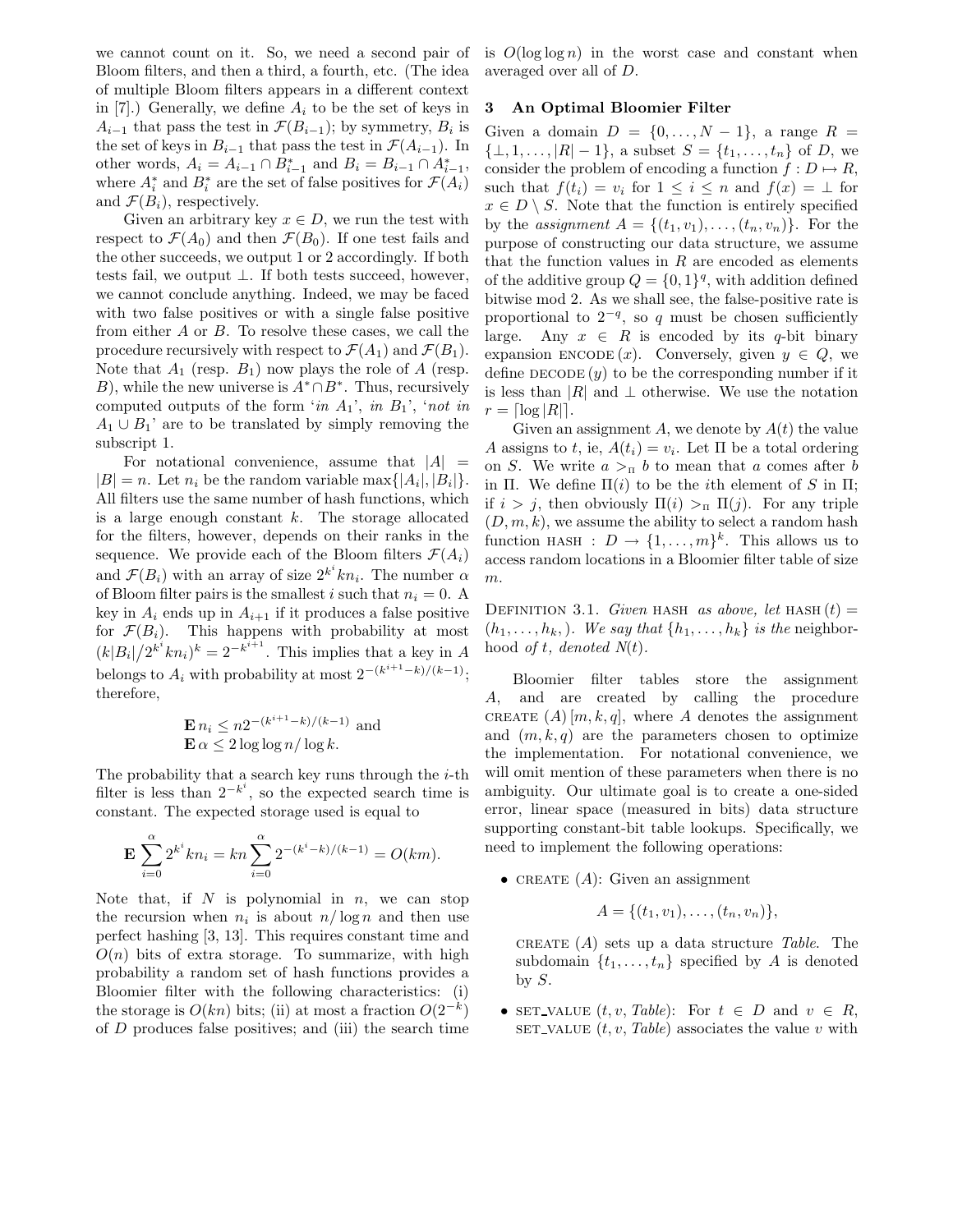domain element  $t$  in Table. It is required that  $t$  be in S.

• LOOKUP  $(t, Table)$ : For  $t \in S$ , LOOKUP  $(t, Table)$ returns the last value  $v$  associated with  $t$ . For all but a fraction  $\varepsilon$  of  $D \setminus S$ , LOOKUP  $(t, Table)$  returns  $\perp$  (ie, certifies that t is not in S). For the remaining elements of  $D \setminus S$ , LOOKUP  $(t, Table)$  returns an arbitrary element of R.

A data structure that supports only CREATE and LOOKUP is referred to as an *immutable* data structure. Note that although re-assignments to elements in  $S$  are made by  $SET_YALUE$ , no changes to S are allowed. Our lower bounds show that, if we allow S to be modified, then linear size (measured in bits) is impossible to achieve regardless of the query time. In other words, Bloomier filters provably rule out fully dynamic operations.

There are three parameters of interest in our constructions: the runtime of each operation, the space requirements, and the false-positive rate  $\epsilon$ . The CREATE operation runs in expected  $O(n \log n)$  time (indeed,  $O(n)$  time, depending on the model) and uses  $O(n(r +$  $log 1/\epsilon$ ) space. The set value and LOOKUP operations run in  $O(1)$  time.

3.1 An Overview We first describe the immutable data structure and later show how to use the same principles to construct a mutable version. The table consists of  $m$   $q$ -bit elements, where  $m$  and  $q$  are implementation parameters. We denote by  $Table[i] \in \{0,1\}^q$  the *i*th  $q$ -bit value in Table. To look up the value v associated with  $t$ , we use a hash function HASH to compute  $k$  locations  $(h_1, \ldots, h_k)$ , where  $1 \leq h_i \leq m$ , and a q-bit "masking value" M (used for reducing false positives). We then compute  $x = M \oplus \bigoplus_{i=1}^{k} Table[h_i]$ , where  $\oplus$ denotes the bit-wise exclusive-or operation.

There are two main issues to address. First, we must set the values of Table [i], for  $i = 1, \ldots, m$ , so that the decode operations yield the correct values for all  $t \in S$ . We need to show that with high probability a "random" solution works (for appropriate parameter settings), and furthermore we wish to compute the assignment efficiently, which we do by a simple greedy algorithm. Second, we must ensure that, for all but an  $\epsilon$  expected fraction of  $t \in D \setminus S$ , the computed "image" in  $Q$  decodes to  $\perp$ .

We set the table values using the following key technique. Given a suitable choice of  $m$  and  $k$ , we show that, with high probability, there is an ordering  $\Pi$  on  $S$ and an order respecting matching, defined as follows:

DEFINITION 3.2. Let  $S$  be a set with a neighborhood  $N(t)$  defined for each  $t \in S$ . Let  $\Pi$  be a complete ordering on the elements of S. We say that a matching  $\tau$  respects  $(S, \Pi, N)$  if (i) for all  $t \in S$ ,  $\tau(t) \in N(t)$ , and (ii) if  $t_i >_\Pi t_j$ , then  $\tau(t_i) \notin N(t_j)$ . When the function HASH (and hence  $N$ ) is understood from the context, we say that  $\tau$  respects  $\Pi$  on  $S$ .

Given  $\Pi$  and  $\mathcal{T}$ , we can, for  $t = \Pi(1), \ldots, \Pi(n)$ , set the value v associated with t by setting Table  $[\tau(t)]$ . By the order-respecting nature of  $\tau$ , this assignment cannot affect any previously set values. We show the existence of good  $(\Pi, \mathcal{T})$  using the notion of lossless expanders [6, 28]. Our analysis implies that, with high probability (over HASH), we can find  $(\Pi, \mathcal{T})$  in nearly linear time using a greedy algorithm.

To limit the number of false positives, we use the random mask  $M$  produced by HASH $(t)$ . Because M is distributed uniformly and independently of any of the values stored in Table, when we look up  $t \notin$ S, the resulting value is uniformly and independently distributed over  $\{0,1\}^q$ . If the size of R is small compared with the size of  $\{0,1\}^q$ , then with high probability this value will not encode a legal value of R, and we will detect that  $t \notin S$ .

We make a mutable structure by using a two-table construction. We use the first table,  $Table_1$ , to encode  $\mathcal{T}(t)$  for each  $t \in S$ . We note that since N(t) has only k values, which may be computed from  $HASH(t)$ ,  $\mathcal{T}(t) \in N(t)$  can be compactly represented by a number in  $\{1, \ldots, k\}$ . Now, it follows from the definitions that if  $t \neq t'$  for  $t, t' \in S$ ,  $\tau(t) \neq \tau(t')$ . Thus, we can simply store the value associated with t in Table<sub>2</sub> [ $\tau(t)$ ]; the locations will never collide.

3.2 Finding a Good Ordering and Matching We give a greedy algorithm that, given  $S$  and  $HASH$ , computes a pair  $(\Pi, \mathcal{T})$  such that  $\mathcal{T}$  respects  $\Pi$  on S. First, we consider how to compactly represent  $\tau$ . Recall that HASH (t) defines the k neighbors,  $h_1, \ldots, h_k$  of t. Therefore, given HASH, we can represent  $\mathcal{T}(t) \in N(t)$ by an element of  $\{1, \ldots, k\}$ . Thus, we define  $\iota(t)$  such that  $\tau(t) = h_{\iota(t)}$ . With  $S = \{t_1, \ldots, t_n\}$ , we also use the shorthand  $\iota_i = \iota(t_i)$ , from which  $\mathcal{T} = {\iota_1, \ldots, \iota_n}$ . Our algorithm is based on the abundance of "easy matches."

DEFINITION 3.3. Let  $m, k$ , hash be fixed, defining  $N(t)$ for  $t \in D$ , and let  $S \subseteq D$ . We say that a location  $h \in \{1, \ldots, m\}$  is a singleton for S if  $h \in N(t)$  for exactly one  $t \in S$ . We define TWEAK  $(t, S, HASH)$  to be the smallest value j such that  $h_i$  is a singleton for S, where  $N(t) = (h_1, \ldots, h_k)$ ; TWEAK $(t, S, HASH) = \perp$  if no such j exists.

If TWEAK  $(t, S, HASH)$  is defined, then it sets the value of  $\iota(t)$  and t is easy to match. Note that this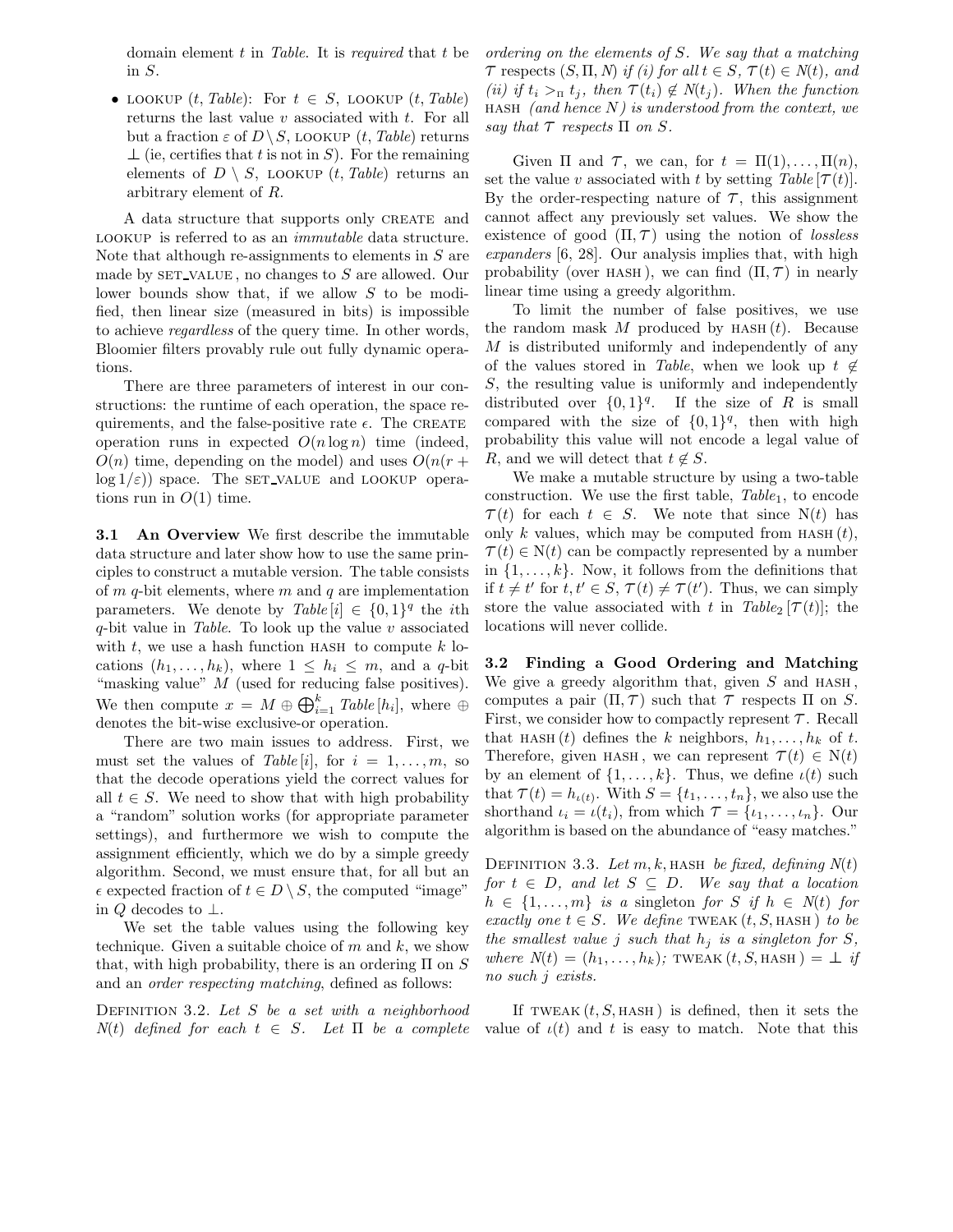choice will not interfere with the neighborhood for any different  $t' \in S$ . Let E denote the subset of S with "easy matches" of that sort, and let  $H = S \setminus E$ . We easy matches of that sort, and let  $H = B \setminus E$ . We<br>recursively find  $(\Pi', \tau')$  on H and extend  $(\Pi', \tau')$  to  $(\Pi, \mathcal{T})$  as follows. First, we put the elements of E at the end of the ordering for the elements of  $H$ , so that if  $t \in E$  and  $t' \in H$ , then  $t >_{\Pi} t'$  (the ordering of the elements within  $E$  can be arbitrary). Then we define  $\mathcal{T}(t)$  to be the union of the matchings for H and E. It is immediate that  $\tau$  respects  $\Pi$  on S. We give the algorithm in Figure 1. Note that it is not at all clear that our algorithm for FIND\_MATCH will succeed. We show that for  $m$  and  $k$  suitably large, and HASH chosen at random, FIND MATCH will succeed with high probability.

3.3 Creating a Mutable Bloomier Filter Given an ordering  $\Pi$  on  $S$ , and a matching  $\tau$  that respects  $\Pi$  on  $S$  (given the neighborhoods defined by HASH), we store values associated with any  $t \in S$  as follows. Given  $t \in S$ ,  $\tau$  gives a location  $L \in N(t)$  such that L is not in the neighborhood of any  $t'$  that appears before t in Π. Furthermore, given  $HASH(t)$ , L has a compact description as an element  $\ell \in \{1, \ldots, k\}$ . Finally, no other  $t' \in S$  (before or after t) has the same value of L.

We can construct an immutable table as follows: For  $t = \Pi[1], \ldots, \Pi[n]$ , we compute the neighborhood  $N(t) = \{h_1, \ldots, h_k\}$  and mask M from HASH (t). From  $\mathcal{T}(t)$  we obtain  $L \in N(t)$  with the above properties. Finally, we set  $Table [L]$  so that  $M \oplus \bigoplus_{i=1}^{k} Table [h_i]$ encodes the value  $v$  associated with  $t$ . By the properties of L given above, altering  $Table [L]$  cannot affect any of the  $t'$  whose associated values have already been put into the table. To retrieve the value associated with  $t$ , we simply compute

$$
x = M \oplus \bigoplus_{i=1}^{k} Table[h_i],
$$

and see if x is a correct encoding of some value  $v \in R$ . If it is not, we declare that  $t \notin S$ . Because M is random, so is x if  $t \notin S$ ; therefore, it is a valid encoding only with probability  $|R|/2<sup>q</sup>$ .

In order to make a mutable table, we use the fact that each  $t \in S$  has a distinct matching value L, with a succinct representation  $\ell \in \{1, \ldots, k\}$  (given HASH  $(t)$ ). We use the above technique to make an immutable table that stores for each t the value  $\ell$  that can be used to recover its distinct matching value L. We then store any value associated with  $t$  in the Lth location of a second table.

We give our final algorithms in Figures 2 and 3.

#### 4 Analysis of the Algorithm

The most technically demanding aspect of our analysis is in showing that for a random hash , and sufficiently large  $k$  and  $m$ , the FIND MATCH routine will with high probability find  $(\Pi, \mathcal{T})$  such that  $\mathcal{T}$  respects  $\Pi$  on S. Once we have such an  $(\Pi, \mathcal{T})$ , the analysis of our algorithms is straightforward.

LEMMA 4.1. Assuming that FIND\_MATCH succeeded in CREATE, then for  $t \in S$ , the value v returned by LOOKUP  $(t, Table)$  will be the most recent v assigned to  $t$  by CREATE or SET\_VALUE.

*Proof.* When the assignment for  $t$  is first stored in Table,  $\mathcal{T}(t)$  generates a location  $L \in N(t)$ , with a concise representation  $\ell \in \{1, \ldots, k\}$ . By the construction,  $Table_1[L]$  is set so that

$$
M \oplus \bigoplus_{Z \in N(t)} \mathit{Table}_1[Z]
$$

is a valid representation for  $\ell$ . We claim that the same value of  $\ell$  (and hence L) is recovered by the LOOKUP and SET VALUE commands on input  $t$ . These routines recover  $\ell$  by the same formula; it remains to verify that none of the operations causes this value to change. We observe that the LOOKUP and SET\_VALUE commands do not alter  $Table_1$ . The only indices of Table<sub>1</sub> subsequently altered by CREATE are of the form  $\tau(t')$ , where  $t' >$ <sub>π</sub> t (since the ts are processed according to Π). However, by the properties of  $\tau$ , it follows that  $\tau(t') \notin N(t)$ , so these changes to *Table*<sub>1</sub> cannot affect the recovered value of  $\ell$ , and hence  $L$ .

Finally, we observe that all of the L are distinct: Suppose that  $t_1, t_2 \in S$  and  $t_1 \neq t_2$ . Assume without loss of generality that  $t_1 >_{\Pi} t_2$ . Then  $\tau(t_1) \notin N(t_2)$ , but  $\tau(t_2) \in N(t_2)$ , so  $\tau(t_1) \neq \tau(t_2)$ . It follows that  $Table_2(L)$  is only altered when CREATE and SET\_VALUE associate a value to t, as desired.  $\diamondsuit$ 

Lemma 4.2. Suppose that Table is created using an assignment with support S. Then if  $t \notin S$ ,

$$
Pr[\text{LOOKUP}(t, \text{Table}) = \bot] \ge 1 - \frac{k}{2^q},
$$

where the probability is taken over the coins of CREATE. assuming that hash is a truly random hash function.

*Proof.* Since  $t \notin S$ , the data structures were generated completely independent of the values of

$$
(h_1,\ldots,h_k,M)=\operatorname{HASH}(t).
$$

In particular, M is uniformly distributed over  $\{0,1\}^q$ , independent of anything else. Hence, the value of

$$
M \oplus \bigoplus_{Z \in \mathbb{N}(t)} \mathit{Table}_1[Z]
$$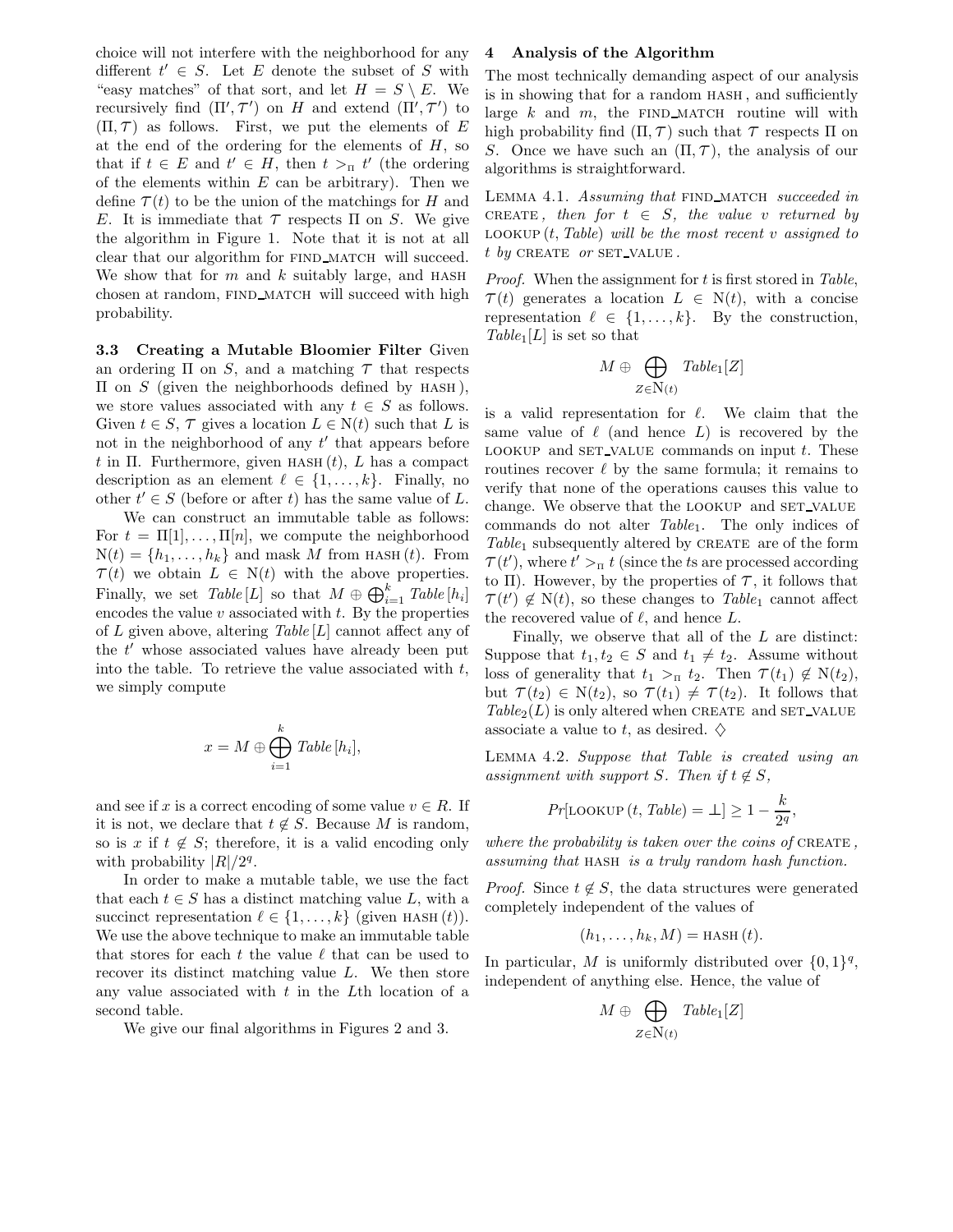FIND\_MATCH  $(HASH, S)[m, k]$  Find  $(\Pi, \mathcal{T})$  for S, HASH

1.  $E = \emptyset; \Pi = \emptyset$ For  $t_i \in S$ If TWEAK  $(t_i, S, \text{HASH})$  is defined  $\iota_i$  = tweak  $(t_i, S, HASH)$  $E = E + t_i$ If  $E = \emptyset$  Return (failure) 2.  $H = S \setminus E$ Recursively compute  $(\Pi', \tau') = \text{FIND\_MATOR}(\text{HASH}, H)[m, k].$ If  $FIND\_MATOR(HASH, H)[m,k]=$ failure Return (failure) 3.  $\Pi = \Pi'$ For  $t_i \in E$ Add  $t_i$  to the end of  $\Pi$  (ie, make  $t_i$  be the largest element in  $\Pi$  thus far)  $\textbf{Return}(\Pi, \mathcal{T} = \{\iota_1, \ldots, \iota_n\})$ (where  $\iota_i$  is determined for  $t_i \in E$ , in Step 1, and for  $t_i \in H$  (via  $\mathcal{T}'$ ) in Step 2.) Figure 1: Given HASH and S, FIND MATCH finds an ordering  $\Pi$  on S and a matching  $\tau$  on S that respects  $\Pi$  on  $S$ .

CREATE  $(A = \{(t_1, v_1), \ldots, (t_n, v_n)\})[m, k, q]$  (create a mutable table) **1.** Uniformly choose HASH :  $D \to \{1, ..., m\}^k \times \{0, 1\}^q$  $S = \{t_1, \ldots, t_n\}$ Create Table<sub>1</sub> to be an array of m elements of  $\{0,1\}^q$ Create Table<sub>2</sub> to be an array of m elements of R. (the initial values for both tables are arbitrary) Put  $(HASH, m, k, q)$  into the "header" of Table<sub>1</sub> (we assume that these values may be recovered from  $Table_1$ ) 2.  $(\Pi, \mathcal{T}) = \text{FIND\_MATOR}$  (HASH, S) $[m, k]$ If FIND MATCH  $(HASH, S)[m, k] =$  failure Goto Step 1 3. For  $t = \Pi[1], \ldots, \Pi[n]$  $v = A(t)$  (ie, the value assigned by A to t)  $(h_1, ..., h_k, M) =$  HASH $(t)$  $L = \mathcal{T}(t); \ell = \iota(t)$  (ie,  $L = h_{\ell}$ )  $Table_1 [L] = \texttt{ENCODE} (\ell) \oplus M \oplus \bigoplus^k$  $i = 1$  $i \neq \ell$  $Table_1[h_i]$  $Table_2 [L] = v$ 

4. Return ( $Table = (Table_1, Table_2)$ )

Figure 2: Given an assignment A and parameters  $m, k, q$ , CREATE creates a mutable data structure corresponding to A.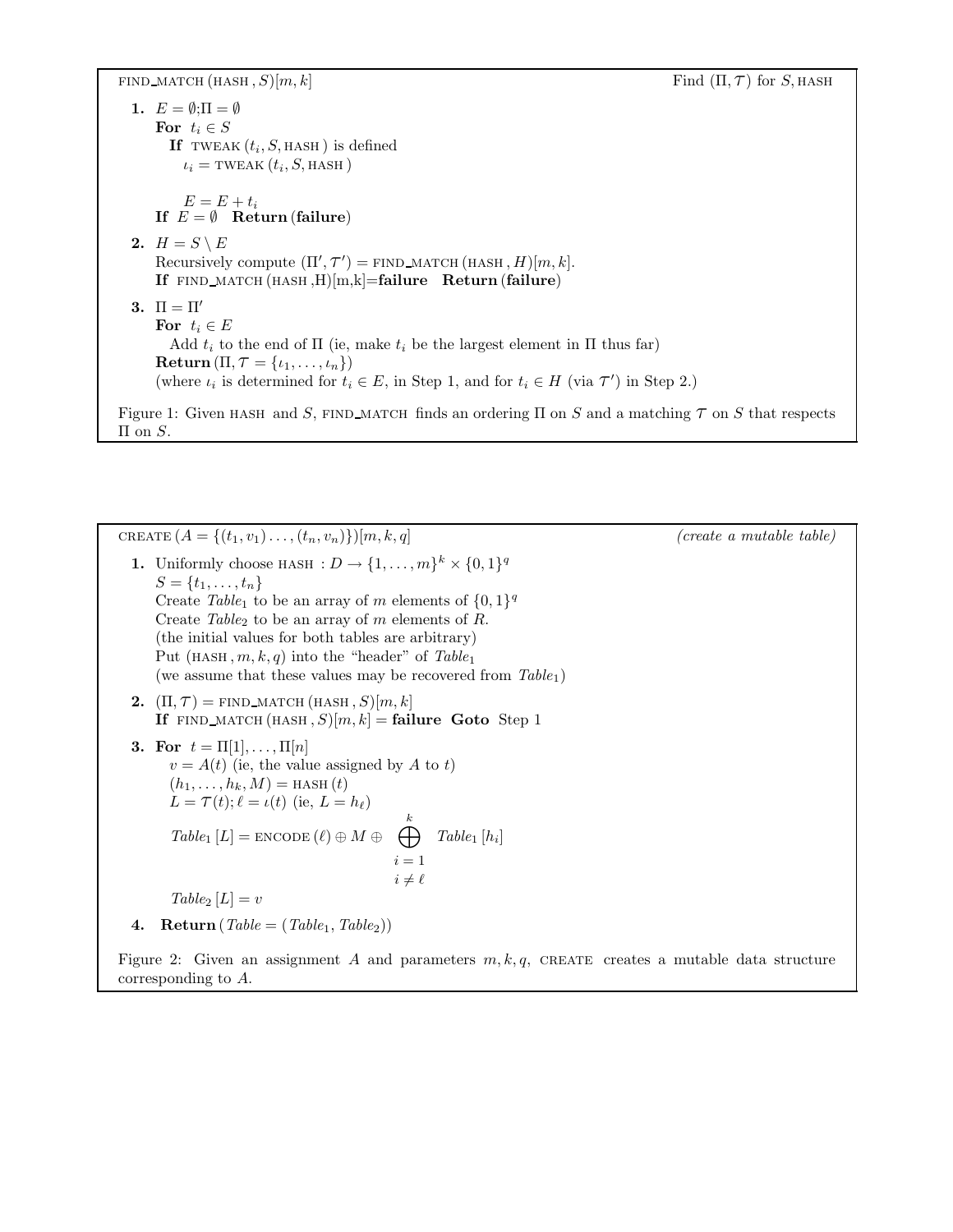

will be uniformly distributed over  $\{0,1\}^q$ . However, there are only  $k$  out of  $2<sup>q</sup>$  values encoding legitimate values of  $\ell \in \{1, \ldots, k\}$ .  $\diamondsuit$ 

Thus, in the "ideal" setting, where HASH is truly random, it suffices to set

$$
q = \left\lceil \lg\left(\frac{k}{\epsilon}\right) \right\rceil.
$$

to achieve a false positive rate of  $\epsilon$ . Of course, HASH is generated heuristically, and is at best pseudorandom, so this analysis must be taken in context. We note that if hash is a cryptographically strong pseudorandom function, then the behavior of the data structure using hash will be computationally indistinguishable from that of using a truly random hash ; however, functions with provable pseudorandomness properties are likely to be too complicated to be used in practice.

4.1 Analyzing FIND MATCH It remains to show for any S, with reasonable probability (constant probability suffices for our purposes), FIND MATCH will indeed find a pair  $(\Pi, \mathcal{T})$  such that  $\mathcal{T}$  respects  $\Pi$  on S. Recall that FIND MATCH works by finding an "easy" set  $E$ , solving the problem recursively for  $H = S \setminus E$ , and then combining the solutions for  $E$  and  $H$  to get a solution for  $S$ . To show that FIND MATCH terminates, it suffices to show that for any subset  $A$  of  $S$ , FIND MATCH will find a nonempty "easy" set,  $E_A$ , implying that FIND MATCH always makes progress.

Let G be an  $n \times m$  bipartite graph defined as follows: On the left side are *n* vertices,  $L_1, \ldots, L_n \in L$ , corresponding to elements of  $S$ . On the right side are  $m$ vertices,  $R_1, \ldots, R_m \in R$ , corresponding to  $\{1, \ldots, m\}$ . Recall that HASH defines for each  $t_i \in S$  a set of k values  $h_1, \ldots, h_k \in \{1, \ldots, m\}; G$  contains an edge between  $L_i$ and  $R_{h_j}$ , for  $1 \leq j \leq k$ . The following property is crucial to our analysis:

DEFINITION 4.1. Let  $G$  be as above. We say that  $G$ has the singleton property if for all nonempty  $A \subseteq L$ , there exists a vertex  $R_i \in R$  such that  $R_i$  is adjacent to exactly one vertex in A.

We claim that if  $G$  has the singleton property, then find match will never get stuck. This is because whenever FIND MATCH is being called on a subset  $A$ of  $S$ , the resulting easy set will contain  $R_i$ , and hence will be nonempty.

We next reduce the singleton property to a wellstudied (lossless) expansion property. Let  $N(v)$  be the set of neighbors of a vertex  $v \in L$ , and for  $A \subseteq L$ , let  $N(A)$  be the set of neigbors (in R) of elements of A.

DEFINITION 4.2. Let  $G$  be as above. We say that  $G$ has the lossless expansion property if for all nonempty  $A \subseteq L$ ,  $|N(A)| > k|A|/2$ .

LEMMA  $4.3.$  If G has the lossless expansion property, then it has the singleton property.

*Proof.* Assume to the contrary that each node in  $N(A)$ has degree at least 2. Then G graph has at least  $2|N(A)|$ edges. However, by the lossless expansion property,  $N(A) > |A|k/2$ , so G has greater than  $|A|k$  edges, which is a contradiction.

Now, choosing hash at random corresponds to choosing G according to the following distribution: Each  $v \in L$  selects (with replacement) k random vertices in  $r_1, \ldots, r_k \in R$  to be adjacent to. Such random graphs are well studied; Lemma 4.4 follows from a standard counting argument.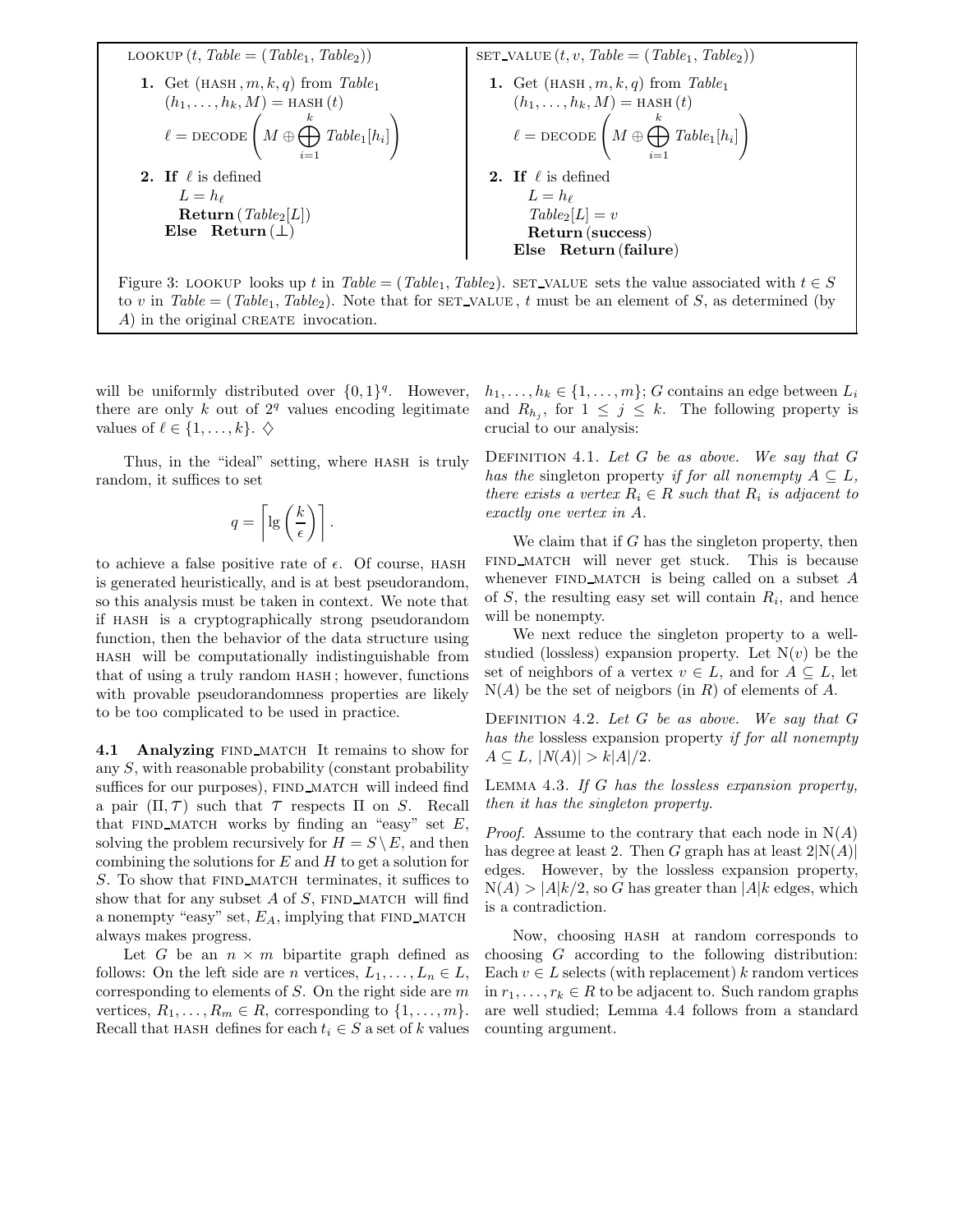LEMMA 4.4. Let  $G$  be chosen as above, with fixed  $k$ and  $m = ckn$ . For any constant  $c > 1 + 1/\sqrt{n}$ and n sufficiently large, G has the lossless expansion probability with probability at least 2/3.

Proof. (Sketch) The probability of a counterexample is at most

$$
\sum_{s=1}^{n} {n \choose s} {m \choose \lfloor ks/2 \rfloor} { \lfloor ks/2 \rfloor \choose m}^{ks}
$$
  
\n
$$
\approx \sum_{s=1}^{n} {e n \choose s}^{s} {2e c n \choose s}^{ks/2} {s \choose 2cn}^{ks}
$$
  
\n
$$
\approx \sum_{s=1}^{n} {e^{k/2+1} \choose 2^{k/2} s}^{s} {s \choose cn}^{ks/2}
$$
  
\n
$$
\leq o(1) + \sum_{s \geq \sqrt{n}} c^{-s}
$$
  
\n
$$
= o(1).
$$

 $\Diamond$ 

#### 5 Lower Bounds

We consider the case  $R = \{\perp, 1, 2\}$ . The set S splits into the subsets  $A$  and  $B$  that map to 1 and 2, respectively. It is natural to wonder whether a single set of hash functions might be sufficient for all pairs  $A, B$ . In other words, is deterministic Bloomier filtering possible with only  $O(n)$  bits of storage. We provide a negative answer to this question. Our lower bound also holds for nonuniform algorithms; in other words, we may use an arbitrary large amount of storage besides the Bloomier filter tables as long as the encoding depends only on  $n$ and N.

## THEOREM 5.1. Deterministic Bloomier filtering *requires*  $\Omega(n + \log \log N)$  *bits of storage.*

*Proof.* Let G be a graph with  $\binom{N}{2n}\binom{2n}{n}$  nodes, each one corresponding to a distinct vector  $\{-1,0,1\}^N$  with exactly n coordinates equal to 1 and n others equal to −1. Two nodes of G are adjacent if there exists at least one coordinate position  $1 \leq i \leq N$  such that their corresponding vectors  $(x_1, \ldots, x_N)$  and  $(y_1, \ldots, y_N)$  satisfy  $x_i y_i = -1$ . Intuitively, each node corresponds to a choice of A (the 1 coordinates) and B (the  $-1$  coordinates). Two nodes are joined by an edge if the set A of one node intersects the set B of the other one. Since the table  $T$  is the only source of information about  $A, B$ , no two adjacent nodes should correspond to the same table assignment; therefore, the size  $m$  of the array is at least  $\log \chi(G)$ , where  $\chi(G)$  is the chromatic number of G.

Theorem 5.1 follows directly from the lemma below.  $\Diamond$ 

LEMMA  $5.1$ . The chromatic number of  $G$  is between  $\Omega(2^n \log N)$  and  $O(4^n \ln N)$ .

Proof. Consider a minimum coloring of G. For any vector  $w \in \{-1,1\}^n$  and any sequence of n indices  $1 \leq i_1 < \cdots < i_n \leq N$ , there exists a color c such that  $w = (z_{i_1}^c, \ldots, z_{i_n}^c)$ . To see why, consider a choice of  $A, B$  that matches the coordinates of w at the positions  $i_1, \ldots, i_n$ . If we turn all the minus ones to zeroes, the resulting set of vectors  $z^c$  is  $(N, n)$ -universal (meaning that the restrictions of the vectors  $z^c$  to any given choice of n coordinate positions produce all possible  $2^n$ patterns). By Kleitman and Spencer [16], the number of such vectors is known to be  $\Omega(2^n \log N)$ . For the upper bound, we use the existence of a  $(N, 2n)$ -universal set of vectors of size  $O(n2^n \log N)$ —also established in [16] and turn all zeroes into minus ones. (Alternatively, we can use Razborov's bound on the size of separating sets [25].) Each node is colored by picking a vector from the universal set that matches the the ones and minus ones of the vector associated with that node.  $\diamondsuit$ 

Going back to the randomized model of Bloomier filtering, we consider what happens if we attempt to modify the set  $S$  itself. Again we give a negative answer, but this time the universe size need be only polynomially larger than  $n$  for the scheme to break down. Intuitively, this shows that too much information is lost in a linear bit size encoding of the function f to allow for changes in the set S.

THEOREM 5.2. If  $N = 2^{n^{O(1)}}$  and the number m of storage bits satisfies  $n \leq m \leq \frac{n}{c} \log \log (N/cn^3)$  for some large enough constant c, then Bloomier filtering cannot support dynamic updates on the set S.

*Proof.* Again, we consider  $S$  to be the disjoint union of of an *n*-set  $A$  (resp.  $B$ ) mapping to 1 (resp. 2). Fix the original B, and consider the assignments of the table  $T$  corresponding to the various choices of  $A$ . With each assignment of  $T$  is associated a certain family of *n*-element sets  $A \subseteq D$ . Let  $\mathcal F$  be the largest such family: obviously,  $|\mathcal{F}| \geq {N \choose n} 2^{-m}$ . Given an integer  $k > 0$ , let  $L_k$  be the set of elements  $x \in U$  that belong to at least k sets of  $|\mathcal{F}|$ . It is easy to see that  $L_k$  cannot be too small. Indeed, let  $\mathcal{F}_k$  denote the subfamily consisting of the sets of  $\mathcal F$  that are subsets of  $L_k$ . Obviously,  $|\mathcal{F} \setminus \mathcal{F}_k| \leq (k-1)N$ . The assumptions of the theorem imply that  $N > cn^3$ ; thus, the choice of  $k = \lfloor |\mathcal{F}|/2N \rfloor$ ensures that  $k > c$  and

$$
|\mathcal{F}_k| \ge |\mathcal{F}| - (k-1)N > \frac{1}{2} |\mathcal{F}| \ge \binom{N}{n} 2^{-m-1}.
$$

Because  $\binom{L_k}{n} \geq |\mathcal{F}_k|$ , it follows that

(5.1)  $|L_k| \geq 2^{-\frac{m+1}{n}} N.$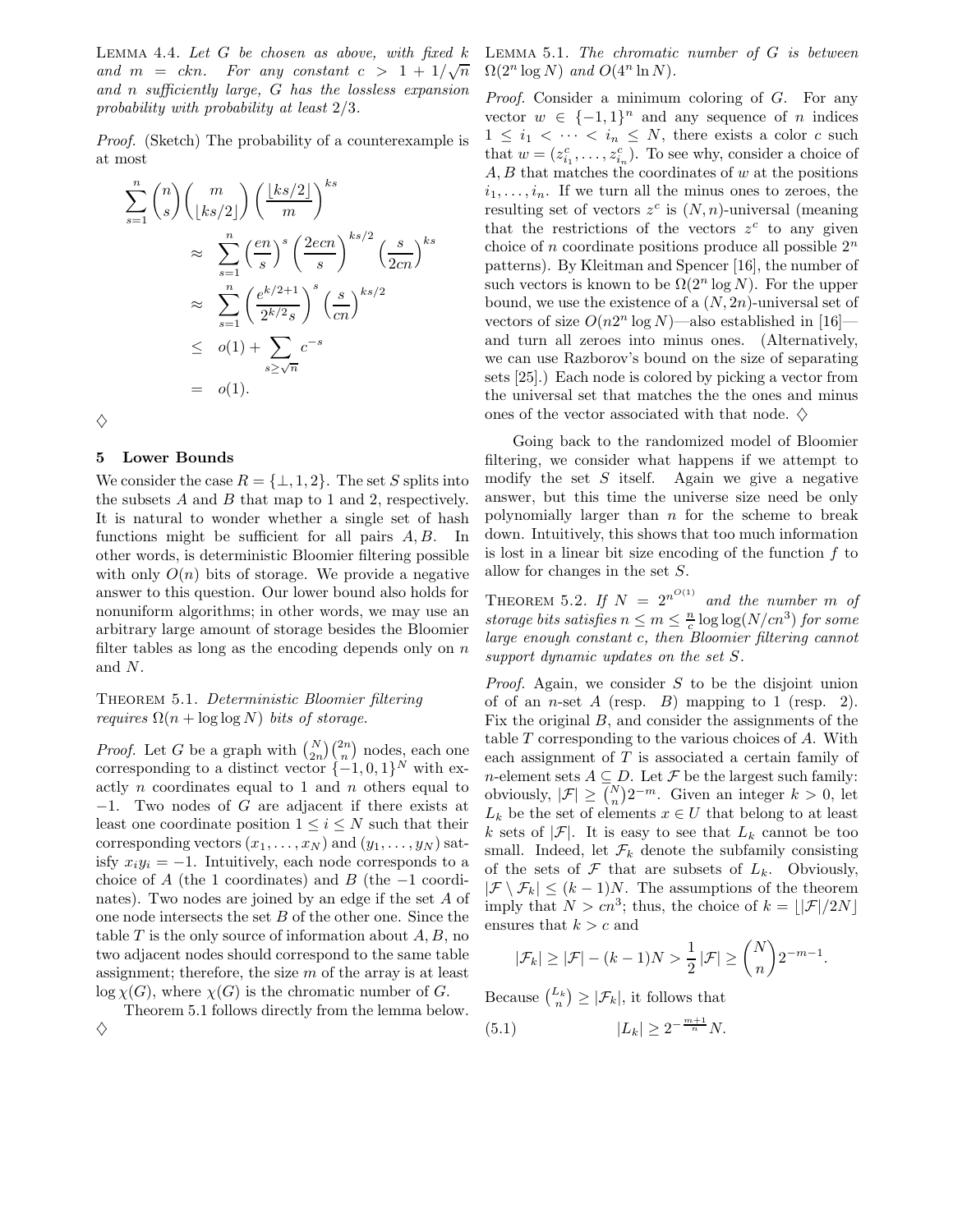The expected number of sets in  $\mathcal F$  that a random element from D intersects is  $\frac{n}{N}|\mathcal{F}|$ . Given an *n*-element  $B \subseteq D$ , let  $\mathcal{F}^B$  denote the subfamily of  $\mathcal F$  whose sets intersect  $B$ . For a random  $B$ ,

$$
\mathbf{E}\,\sum\Bigl\{\,|S|\,:\,S\in\mathcal{F}^B\,\Bigr\}\leq \frac{n^3}{N}\,|\mathcal{F}|.
$$

Let  $\mathcal{F}_c^B = \mathcal{F} \setminus \mathcal{F}^B$  and  $L_k^B = \bigcup \{ S \cap L_k | S \in \mathcal{F}_c^B \}.$ Since each  $x \in L_k$  intersects at least k sets of  $\mathcal{F}$ ,

$$
\mathbf{E}\,|L_k^B|\geq |L_k|-\frac{n^3}{kN}\,|\mathcal{F}|\geq |L_k|-3n^3
$$

.

Once the new choice of  $B$  is revealed, the table gets updated. The only information about A is encoded in the previous table assignment. Thus the algorithm cannot distinguish between any two sets  $A$  in  $\mathcal{F}_c^B$ . To summarize, given a random  $B$ , the algorithm must answer '*in A*' for any search key in  $L_k^B$ ; furthermore,

(5.2) Prob 
$$
\left| |L_k^B| \ge |L_k| - 6n^3 \right| \ge \frac{1}{2}
$$
.

Next, we partition the family of *n*-element sets  $B$ according to the assignment of T each one corresponds to. This gives us at most  $2^m$  subfamilies  $\{\mathcal{G}_i\}$ , with  $\sum_i |\{\mathcal{G}_i\}| = {N \choose n}$ . If  $M_i$  denotes the union  $\bigcup \{ S \cap$  $L_k | S \in \mathcal{G}_i$ , then given any new choice of B in  $\mathcal{G}_i$ the algorithm must answer 'in  $B$ ' for any search key in  $M_i$ . By our previous remark, therefore, it is imperative that  $M_i$  should be disjoint from  $L_k^B$ . We show that if  $m$  is too small, then for a random choice of  $B$  both sets intersect with high probability.

Fix a parameter  $\lambda = \lfloor |L_k| 2^{-c^{m/n}} \rfloor$ . Let  $i(B)$  denote the index j such that  $B \in \mathcal{G}_j$  and let  $\tau = \lfloor |L_k|n/2N \rfloor$ . Given a random  $B$ , by Chernoff's bound, the probability that  $|B \cap L_k| < \tau$  is  $o(1)$ . On the other hand, the conditional probability that  $|M_{i(B)}| \leq \lambda$ , given that  $|B \cap L_k| \geq \tau$ , is at most

$$
\max_{s \ge \tau} 2^m \binom{\lambda}{s} / \binom{|L_k|}{s} = 2^m \binom{\lambda}{\tau} / \binom{|L_k|}{\tau}
$$

$$
\le 2^m \frac{\lambda^{\tau}}{|L_k|^{\tau}}
$$

$$
= o(1).
$$

Therefore, the probability that  $|M_{i(B)}| > \lambda$  is  $1 - o(1)$ . Since  $\lambda > 6n^3$ , it follows that, with probability at least  $1/2-o(1), |M_{i(B)}|$  intersects  $L_k^B$  and the algorithm fails.  $\Diamond$ 

#### References

- [1] Bloom, B. Space/time tradeoffs in in hash coding with allowable errors, CACM 13 (1970), 422–426.
- [2] Broder, A., Mitzenmacher, M. Network applications of Bloom filters: a survey, Allerton 2002.
- [3] Brodnik, A., Munro, J.I., Membership in constant time and almost minimum space, SIAM J. Comput. 28 (1999), 1628–1640.
- [4] Buhrman, H., Miltersen, P.B., Radhakrishnan, J., Venkatesh, S. Are bitvectors optimal? Proc. 32th STOC (2000), 449–458.
- [5] Byers, J., Considine, J., Mitzenmacher, M. Informed content delivery over adaptive overlay networks, Proc. ACM SIGCOMM 2002, Vol. 32:4, Computer Communication Review (2002), 47–60.
- [6] Capalbo, M., Reingold, O., Vadhan, S., Wigderson, A. Randomness conductors and constant-degree expansion beyond the degree /2 barrier, Proc. 34th STOC (2002), 659–668.
- [7] Cohen, S., Matias, Y. Spectral Bloom filters, SIGMOD 2003.
- [8] Cuena-Acuna, F.M., Peery, C., Martin, R.P., Nguyen, T.D. PlanetP: Using gossiping to build content addressable peer-to-peer information sharing communities, Rutgers Technical Report DCS-TR-487, 2002.
- [9] Estan, C., Varghese, G. New directions in traffic measurement and accounting, Proc. ACM SIGCOMM 2002, Vol 32:4, Computer Communication Review (2002), 323–336.
- [10] Fan, L., Cao. P., Almeida, J., Broder, A. Summary cache: a scalable wide-area web cache sharing protocol, IEEE / ACM Transactions on Networking, 8 (2000), 281-293.
- [11] Fang, M., Shivakumar, N., Garcia-Molina, H., Motwani, R., Ullman. J. Computing iceberg queries efficiently, Proc. 24th Int. Conf. on VLDB (1998), 299– 310.
- [12] Feng, W.-C., Shin, K.G., Kandlur, D., Saha, D. Stochastic fair blue: A queue management algorithm for enforcing fairness, INFOCOM '01 (2001), 1520– 1529.
- [13] Fredman, M.L., Komlos, J., Szemeredi, E. Storing a sparse table with  $O(1)$  worst case access time, J. ACM 31 (1984), 538–544.
- [14] Gremillion, L.L. Designing a Bloom Filter for differential file access, Comm. ACM 25 (1982), 600–604.
- [15] Hsiao, P. Geographical region summary service for geographical routing, Mobile Computing and Communications Review 5 (2001), 25–39.
- [16] Kleitman, D.J., Spencer, J. Families of k-independent sets, Discrete Math 6 (1973), 255–262.
- [17] Ledlie, J., Taylor, J., Serban, L., Seltzer, M. Selforganization in peer-to-peer systems, Proc. 10th European SIGOPS Workshop, September 2002.
- [18] Li, Z., Ross, K.A. *PERF join: an alternative to two*way semijoin and bloomjoin CIKM '95, Proc. 1995 In-